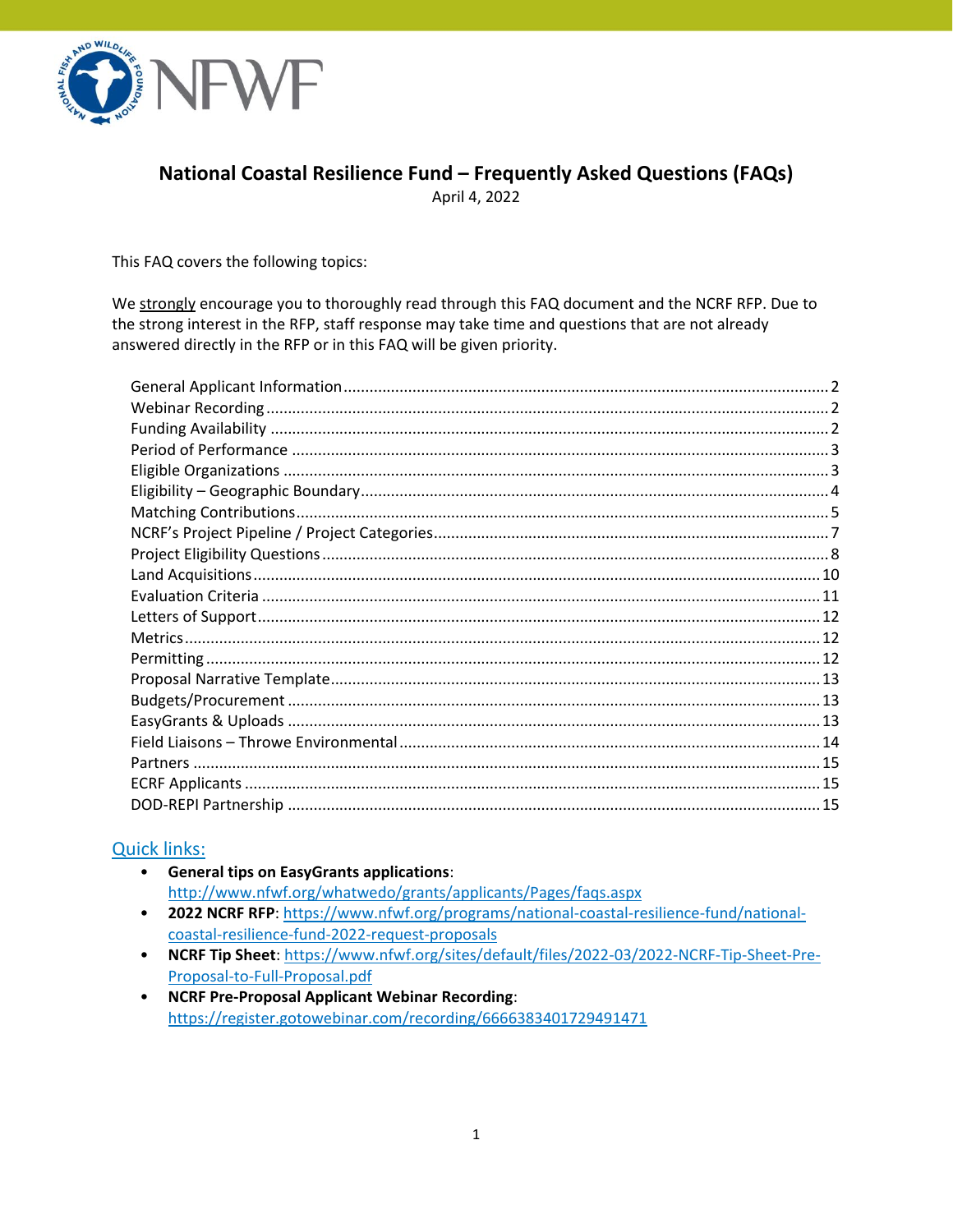

# <span id="page-1-0"></span>General Applicant Information

*Q. Where can I go to find information about how to apply to the National Coastal Resilience Fund?* A. For general information about the NCRF, we encourage you to review the Request for Proposals, tip sheets, webinar recording, and other materials on our website: [www.nfwf.org/coastalresilience](http://www.nfwf.org/coastalresilience) 

#### *Q. What is the NCRF, is it an annual grant competition?*

A. The National Coastal Resilience Fund was created by Congress in 2018. NFWF administers the NCRF as an annual grant competition, subject to Congressional appropriations and the availability of funds.

### *Q. Where can I find examples of previously funded NCRF projects?*

A. Descriptions of previously funded NCRF projects can be found on our website in the Grant Slate announcements for each funding cycle on the 'Program Information' tab of the National Coastal Resilience Fund webpage: [www.nfwf.org/coastalresilience](http://www.nfwf.org/coastalresilience) 

### <span id="page-1-1"></span>Webinar Recording

*Q. Will a recording of the webinar be made available?* A. Yes, the recording is available at [www.nfwf.org/coastalresilience](http://www.nfwf.org/coastalresilience)

#### *Q. Will the slides be available?*

A. The slides are available in the recorded webinar at [www.nfwf.org/coastalresilience.](www.nfwf.org/coastalresilience) Use the scroll bar in the recorded webinar to see the slides you would like to review again so you have this verbal context as well.

### <span id="page-1-2"></span>Funding Availability

#### *Q. Will funding be available through this program next year?*

A. Yes. The availability of federal funds estimated in each year's solicitation is contingent upon the federal appropriations process; funding decisions will be made based on timing and level of funding.

#### *Q. How much is expected to be awarded in 2022?*

A. We will allocate the full amount of available funding, if there are enough meritorious projects to do so.

*Q. Are there minimum or maximum grant amounts by project type or line item within a project?* A. No. The RFP provides the expected average range of awards by project category – but these are not considered limits or hard 'caps'.

#### *Q. Is there a funding percentage cap for monitoring in restoration projects?*

A. No. You should request the amount needed to conduct one year of post-construction monitoring based upon the metrics for your project type as described in in NFWF's [monitoring](https://www.nfwf.org/sites/default/files/2022-02/NCRF%20Monitoring%20Metrics%20and%20Protocols.pdf) protocols. Restoration-Implementation projects will be required to submit a monitoring program – but this request would come after a pre-proposal has been invited to submit a full proposal.

*Q. Is there a limit on the amount you'd like to see go to community engagement?*  A. No.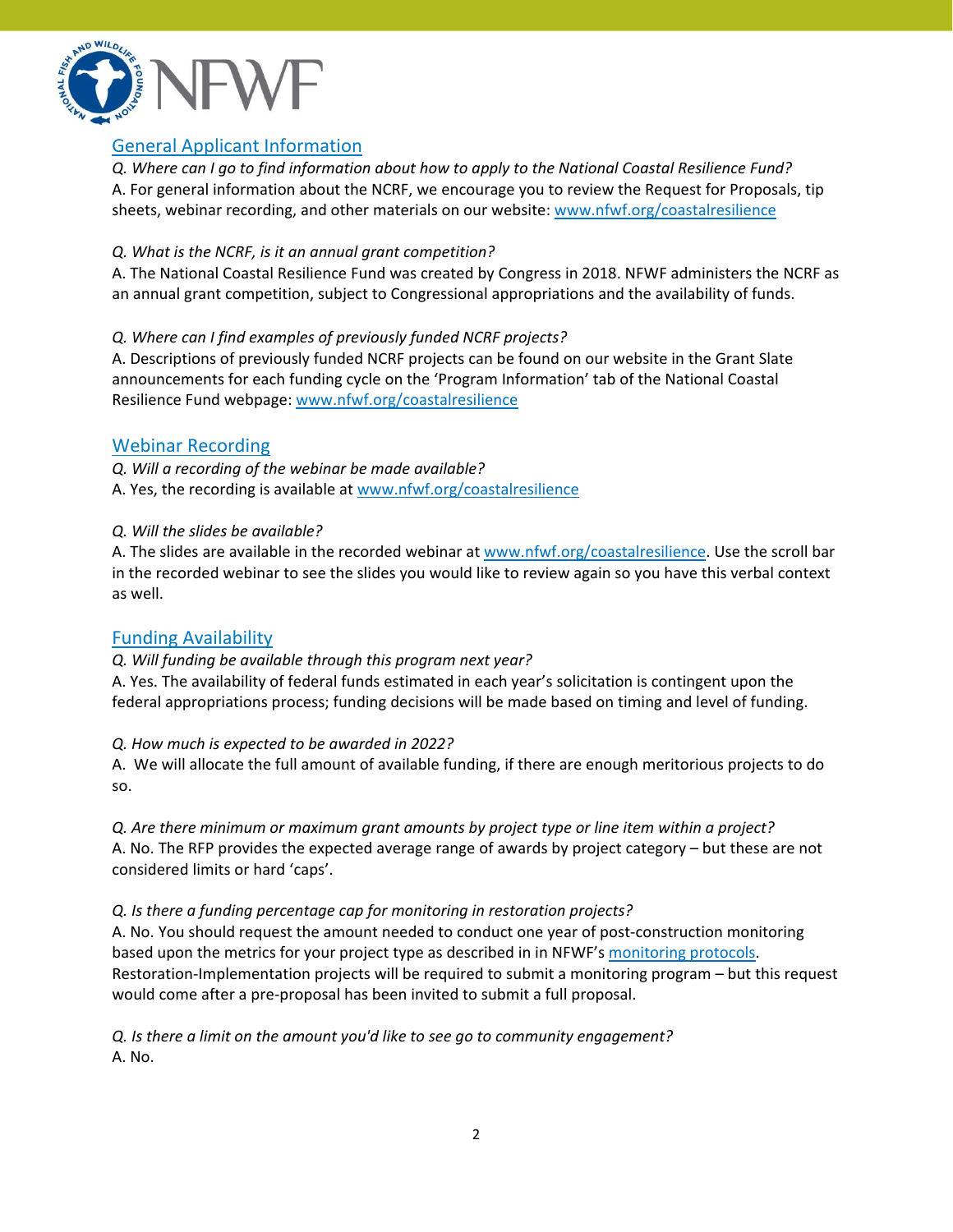

Q. Is there a niche for smaller proposals (i.e. <100K) that are competitive in part because they are smaller *funding levels?*

A. No. The National Coastal Resilience Fund will provide grants that advance projects of a scale necessary to have significant community and wildlife benefit.

# <span id="page-2-0"></span>Period of Performance

### *Q. What is the Period of Performance?*

A. The Period of Performance is the time between the start and end date of your project for which all activities in the scope of work (and request and match budgets) must be included. Expenses incurred outside of the start and end dates cannot be reimbursed or counted as match.

#### Q*. What is the latest possible start date for a project funded through the 2022 NCRF?*

A. It is up to the applicant to specify the period of performance for their project that is appropriate for the work they are proposing to complete. For the 2022 grant slate, we will consider projects with start dates before and up to October 1, 2023.

#### *Q. What is the greatest possible period of performance?*

A. It is up to the applicant to specify the period of performance for their project that is appropriate for the work they are proposing to complete. For this funding opportunity, a project cannot have a start date prior to June 1, 2022 or an end date after December 31, 2026. Any expenses incurred prior to an official award letter and signed contract are taken solely at the risk of the applicant.

#### *Q. When will funds be available?*

A. This will depend on how complete your application is, the grants policies and routing at your organization and how responsive you are to modification requests. Funds are only disbursed to grantees who have a signed grant agreement with NFWF. Notifications are expected in November 2022, therefore, the soonest funds are likely to be available is January 2023. February or March of 2023 would be safer start dates, if your project is flexible.

#### *Q. Can I have a late 2023 start date?*

A. It is up to the applicant to specify the period of performance for their project that is appropriate for the work they are proposing to complete. For the 2022 NCRF grant slate, we will consider projects with start dates before and up to October 1, 2023.

### <span id="page-2-1"></span>Eligible Organizations

### *Q. Are regional councils of government (planning districts that cover multiple local governments) or Joint Ventures eligible as long as funding is not going to a federal entity?*

A. Yes, these organizations would be considered an eligible entity as long as a federal entity is not the applicant or subawardee. If the scope of work under the grant will benefit a federal entity, a letter of support from the federal entities that will be engaged through the project is highly recommended.

#### *Q. Are federal entities eligible to receive funding?*

A. No. However, entities that have dual standing as partially federal (e.g., Sea Grant) can apply, but these entities need to be particularly careful around rules of matching funds, federal augmentation, etc. Eligible applicants that would like to partner with a federal entity for the implementation of their project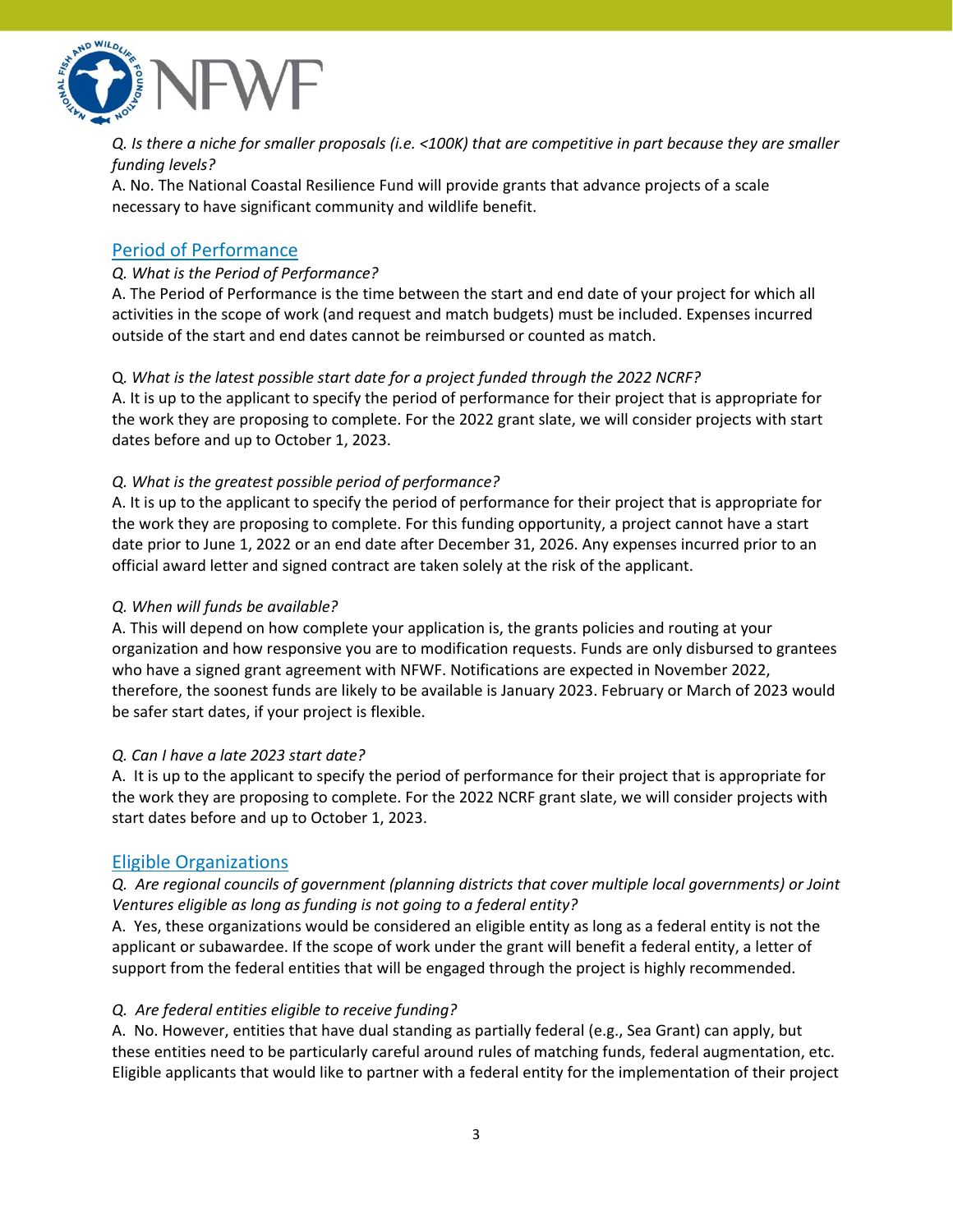

are encouraged to do so and should provide a letter of support if their role is significant. Funding can NOT however be directed to a federal entity as 'co-lead' or 'sub-award'.

### *Q. Are "for-profit companies" eligible to receive grants under the NCRF?*

A. Yes. However, federal funding prohibits profits to be made on grants. For profit companies seeking to receive grants must ensure that the budget for the project is "at cost".

### *Q. Is a project that provides resiliency for a private company (e.g., port facility) eligible?*

A. Yes. NFWF prioritizes projects that provide broad community resilience benefits and evaluates how projects help mitigate the impacts of future storms and other coastal hazards on key, local community assets (such as military facilities, emergency services, infrastructure, and centers of economic activity).

### *Q. Can projects take place on federal lands (i.e., can federal property be enhanced/benefit even if no federal salaries are supported)? If so, are these lands prioritized over private lands?*

A. Yes, generally, NCRF-funded projects can be implemented on federal lands, but projects on federal lands are not prioritized over projects on lands owned by other entities. If invited to submit a full proposal, applicants should submit a letter of support from the landowner/land manager. Additionally, projects seeking partner funding (e.g., Department of Defense funding) may be limited in using partner funds to complete work on federal lands that are specific to the funding source being used to complete the work. For example, DOD REPI funds cannot be used to support "on-base" restoration activities. Please reach out the NFWF staff contacts listed in the RFP to discuss the specific details of your project if you are seeking partner funding for your project and have questions about whether funds can be used on federal lands.

### *Q. If I've received a previous NCRF grant, can I still apply for this year's competition?*

A. Yes. If you'll be done with the previous grant and poised to make substantial progress in 2023, then we encourage you to apply. Applicants should consider their capacity to implement multiple grants. Reviewers will consider the grantee's past performance as part of their proposal evaluation. Applicants should also watch what they include as match to avoid double counting of match from previous NCRF awards.

## Q. Can a consortium of organizations submit a joint application for one project? Is it a problem if a *different organization submits the pre-proposal from the full proposal?*

A. Yes, we encourage applicants to bring together broad partnerships in support of the project. However, the application can only have one primary contact on Easygrants who must be directly affiliated with the applicant organization and the primary contact should remain the same for the preproposal and the full proposal. If awarded, all funding will flow through the applicant organization, which will be responsible for managing subawards to any project partners.

# <span id="page-3-0"></span>Eligibility – Geographic Boundary

## Q. My project is located in a "coastal area" that is not shown as eligible on your map, but otherwise *meets the definition of eligible coastal area in the RFP – can I still apply?*

A. NFWF's map of the geographic footprint for NCRF is only guidance. If your project area is not shown in orange on the map, but otherwise meets the definition of a "coastal area" in the NCRF RFP, your project will be considered for funding. If the boundary is in question, include a short description of how the project meets the definition in your narrative.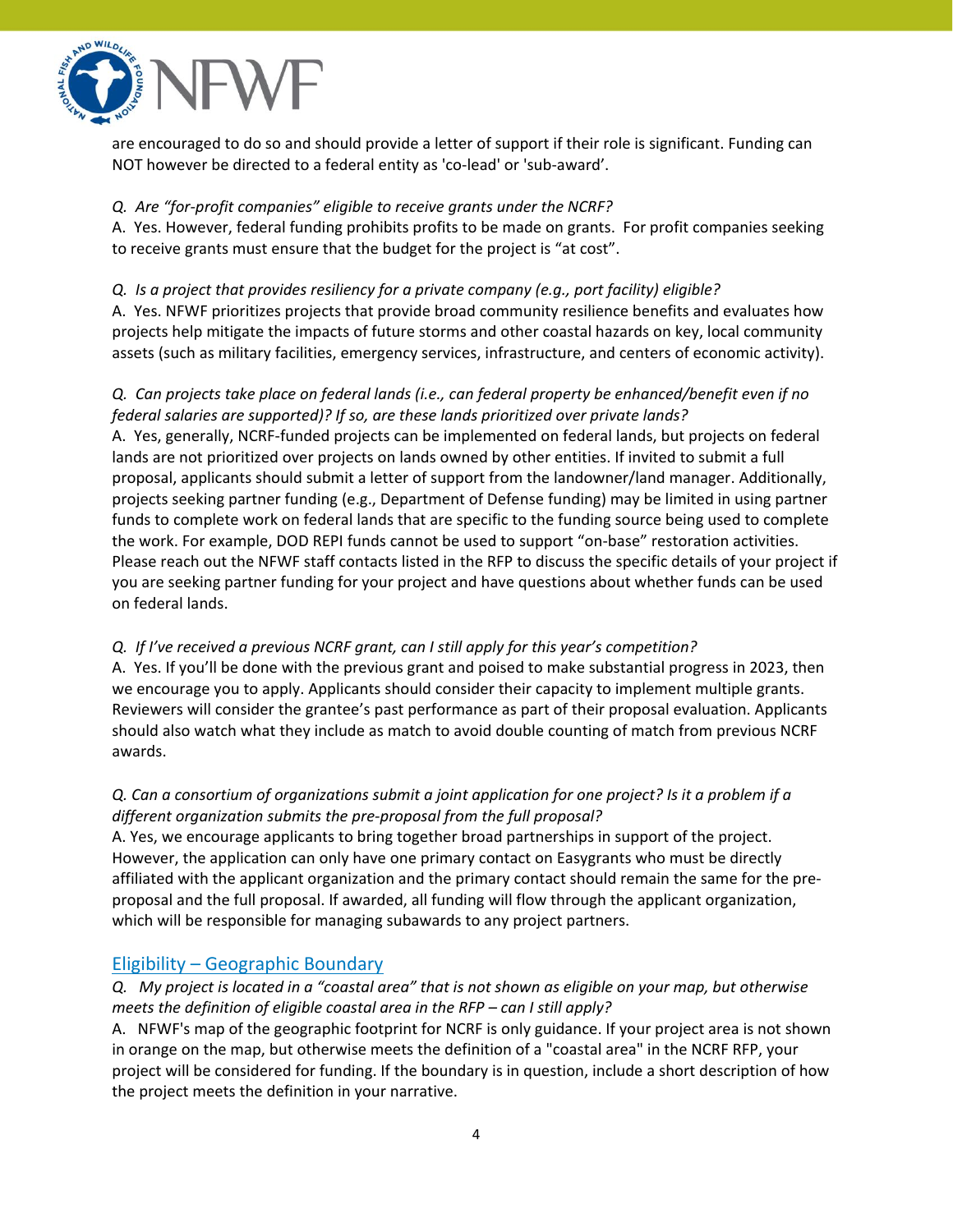

Q. My project area is not in a "resilience hub" according to CREST, will my project still be competitive *and is it still eligible for funding?*

A. Projects do NOT need to be located in an area identified by NFWF as a "resilience hub" to be eligible. The CREST tool and Coastal Resilience Assessments were designed to help applicants assess projects and determine potential benefits to habitats and human communities. These tools are used for informational purposes only and do not affect a project's eligibility to receive funding.

#### *Q. What does NFWF mean by "resilience hubs"?*

A. "Resilience hubs" are delineated in NFWF's regional coastal resilience assessments, which seek to identify areas where natural resource restoration efforts will have the greatest impact for human community resilience, as well as for fish and wildlife. Applicants may explore Resilience Hubs on the Coastal Resilience and Evaluation Siting Tool (CREST) [\(https://www.nfwf.org/programs/national-coastal](https://www.nfwf.org/programs/national-coastal-resilience-fund/regional-coastal-resilience-assessment)[resilience-fund/regional-coastal-resilience-assessment\)](https://www.nfwf.org/programs/national-coastal-resilience-fund/regional-coastal-resilience-assessment). However, projects need NOT be located in an area identified by NFWF as a Resilience Hub to be eligible. CREST is meant to provide a useful tool for applicants to help them assess projects based on the dual benefits to habitats and human communities. NFWF understands that "Resilience Hubs" have been defined by other organizations as communityserving facilities that support disaster response and recovery efforts as well as other communitybuilding activities; this is NOT the definition NFWF uses for "resilience hubs" delineated in NFWF's CREST tool or for purposes of the NCRF.

#### <span id="page-4-0"></span>Matching Contributions

# *Q. It looks like the 2022 NCRF RFP does not have a requirement for match. Is this correct?* A. This year, non-federal match is not required, but is still strongly encouraged to show broad support for the project. Match ratio will still be considered as a review criterion in our evaluation of proposals.

In the past this program has seen strong match from grantees, and we do not expect that to change. However, we recognize that in some circumstances 1:1 match ratio is difficult to achieve. For example, it may be difficult to meet a 1:1 match ratio for projects in underserved communities with fewer financial resources and for larger-scale Restoration-Implementation projects with higher overall budgets. Therefore, we have therefore lessened the match requirement and will consider the match ratio as one of many criteria we consider in evaluating projects for funding.

### *Q. If there is no specific requirement for match, how will be match be considered in the proposal evaluation process?*

A. Match ratio will be one of many factors considered in evaluating project proposals. See the Evaluation Criteria section of the RFP to see the full list of factors reviewers will consider when reviewing proposals.

#### *Q. Will the 'no match' requirement persist into next year's RFP or is it this year only?*

A. After this year's proposal review, we will be evaluating the grant slate, leveraged funds, and the RFP language with our partners and NFWF leadership to assess whether any changes are needed for future funding cycles. As a result, we cannot make any definitive statements about RFP language in future cycles of the NCRF.

*Q. Can we use RESTORE Act, HUD, CZMA, NSF, COVID-relief funds etc. funding as non-federal matching funds?*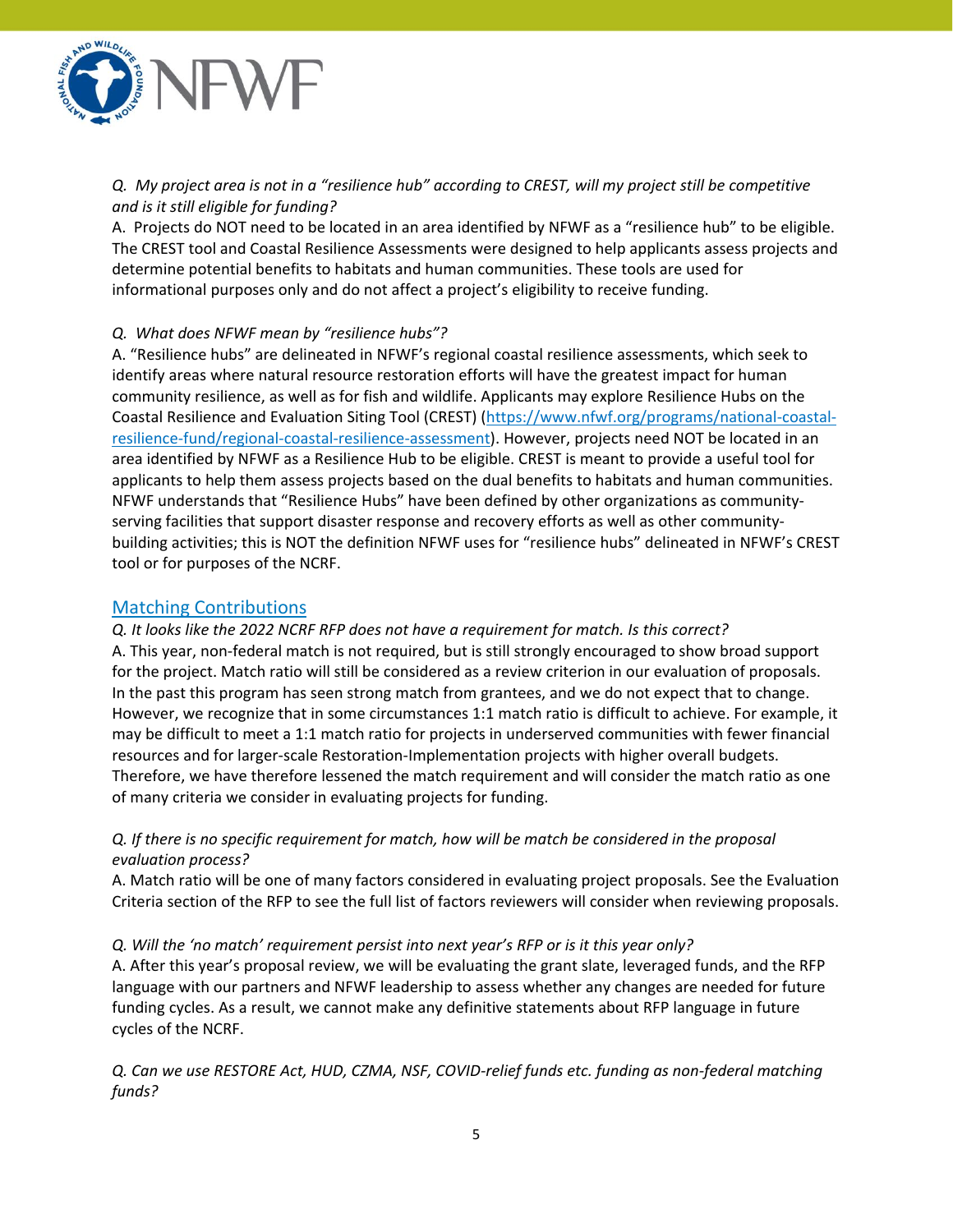

A. Information about NFWF matching fund requirements, including a description of acceptable sources of matching funds, is available at [http://www.nfwf.org/whatwedo/grants/applicants/Pages/faqs.aspx.](http://www.nfwf.org/whatwedo/grants/applicants/Pages/faqs.aspx) In general, if funds originated as a federal appropriation, it is unlikely to be acceptable as match. If you are unsure if certain funds will qualify as match, we recommend identifying alternative sources, if available.

#### *Q. At what point should matching be secured?*

A. Matching funds must be secured and expended within the period of performance specified for your project. However, a low amount of matching funds secured at the time of the full proposal application may impact competitiveness and can impact the amount of funds available for invoicing should a grant be awarded. Larger match ratios and matching fund contributions from a diversity of partners are encouraged and will be more competitive during application review, all other things being equal.

#### *Q. What percentage of match can be in-kind?*

A. Up to 100% of match may be in-kind. No priority is given to in-kind vs. cash match.

### *Q. Can pro bono grant writing assistance for preparing the pre- and final proposals be counted as match?*

A. No. You cannot count time donated towards previous activities or proposal writing as match. Only the activities and expenses that are incurred during the proposed period of performance, are directly part of the Scope of Work of this proposal, and meet the other terms of matching funds (i.e., has not already been used to match another federal source) can be counted. For this funding opportunity, a project cannot have a start date prior to June 1, 2022.

### *Q. Can match from on-going projects, phases or parts of projects or contracts be applied?*

A. ONLY if the activities and expenses are incurred during the current project's period of performance, are directly part of the Scope of Work of this proposal and meet the other terms of matching funds (i.e., has not already been used to match another federal source). If you have secured phase one of a twophase construction project and phase one will be completed in the period of performance, then include phase one in the scope of work even though the request would be for phase two. This would be the same for preliminary and final design. All costs necessary for the implementation of the project are eligible provided all other match rules apply (non-federal, etc.). Additionally, if earlier phases of work are being supported by a previous NCRF grant, be careful about not to double counting matching funds.

### *Q. Is property use / value eligible for match funds?*

A. Only if purchase of the property (i.e. easement or acquisition) is necessary to complete the scope of work. Match/in-kind costs are those that you would have needed to pay for to complete the project scope of work but are not in the requested budget. For example, permission to improve someone's land may not equate to a value; however, an easement indicating a landowner will not build a seawall or a donation of land or interest in land on which habitat restoration would occur could be used as match.

#### *Q. Can we use land donated as match?*

A. The donation of land must be specifically related to the Scope of Work proposed to be completed with the grant funds and must be donated within the project's period of performance.

Q. I have a proposal pending before FEMA to fund a coastal resilience project, should I also submit a *proposal to the NCRF?*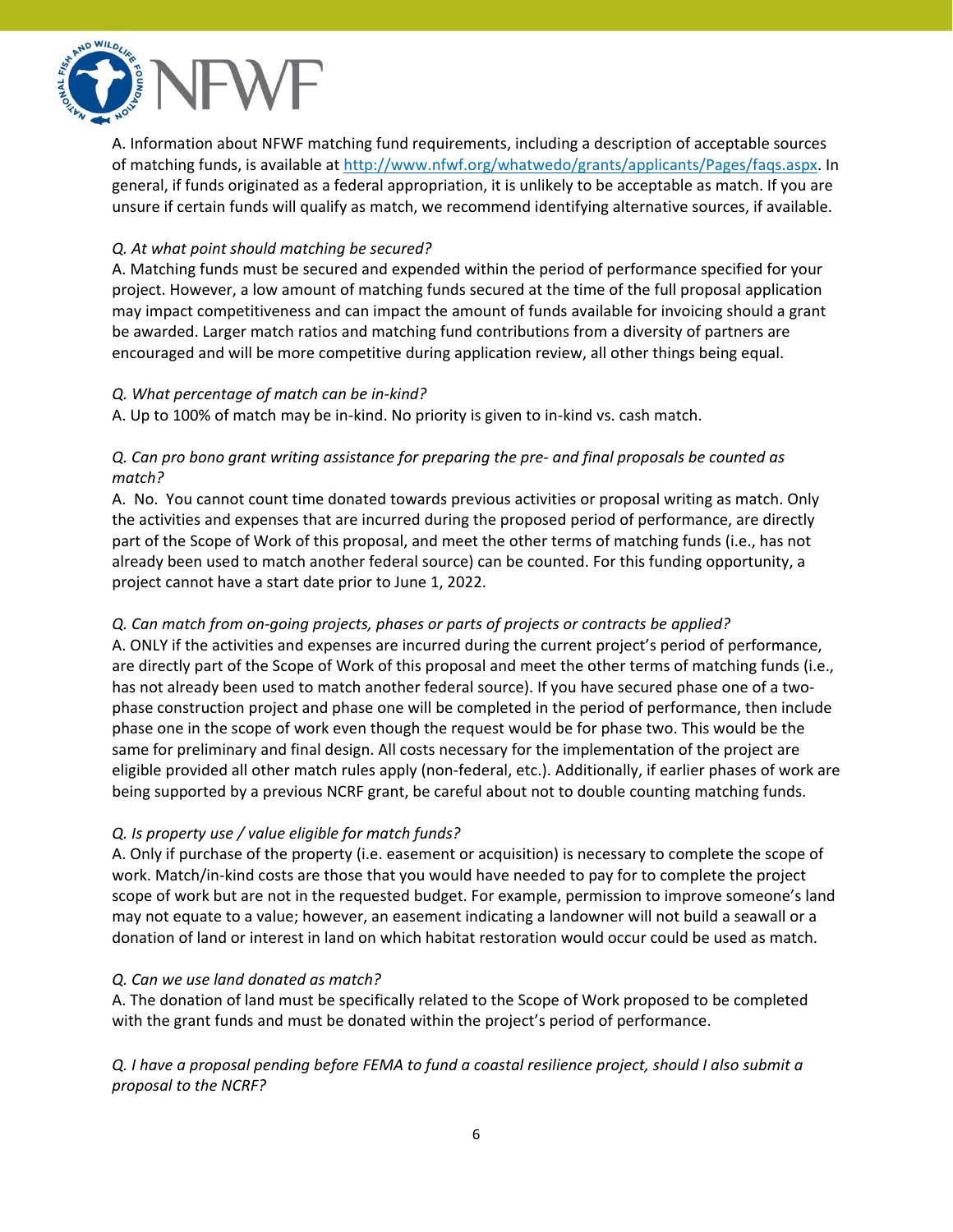

A. Having a pending application for funding from other federal programs does not preclude you from submitting a proposal under NCRF. Given the competitive nature of many federal grant programs, we encourage you to also apply to the NCRF for projects or project components that meet the RFP criteria. If you are awarded grant funding from another agency to support the same work covered by your NCRF proposal, we would ask you to rescind the NCRF proposal. If a portion of the work is funded under another federal grant program, but additional NCRF funding can help you implement nature-based components of the work or increase the scale or impact of the project, reach out to NFWF staff to discuss how to integrate the different funding source(s) as project leverage.

### Q. How can I capture federal funds leveraged in support of a project, when they do not count as non*federal match?*

A. In the match section of your application, you can indicate that funds are federal. You can also detail federal funds leveraged in support of your project in your proposal narrative. These funds will be counted as federal leverage in evaluating your proposal.

# <span id="page-6-0"></span>NCRF's Project Pipeline / Project Categories

*Q. Are innovative approaches to enhance coastal resilience with natural infrastructure only eligible as part of restoration and monitoring projects?*

A. No. NFWF funds activities in four categories designed to advance a project through NFWF's "project pipeline" from planning to implementation: 1) Community Capacity Building and Planning; 2) Site Assessment and Preliminary Design; 3) Final Design and Permitting; 4) Restoration Implementation. We encourage innovative approaches for enhancing coastal resilience at all stages of the project's development and design, and innovation is a criterion we review for all projects across all project categories.

*Q. If we are pursuing funding for a project that requires both planning/design funding, as well as construction funding, must we submit them as separate proposals in multiple focal areas?* A. The application will force you to choose one project category. While some cross-over between categories is allowed, there should be a primary category for the project as determined by the anticipated project outcomes and outputs. NFWF strongly discourages "design/build" projects (i.e., proposals seeking funding to both design and construct a restoration project). NFWF will not fund projects (or multiple applications) that seek funding for multiple project categories for the same project in the same year.

### Q. For a multi-site application: could two of the sites be for designing and another be for construction or *do all projects need to be in one focal area?*

A. The application will force you to choose one project category. While some cross-over between categories is allowed, there should be a primary category for the project as determined by the anticipate project outcomes and outputs. If you are considering two project sites in the same watershed and multiple sites are needed to achieve the community resilience and habitat goals for the project, we will consider that one project. NFWF strongly discourages "design/build" projects (i.e., proposals seeking funding to both design and construct a restoration project) and NFWF will not fund projects (or multiple applications) that seek funding for multiple project categories for the same project in the same year.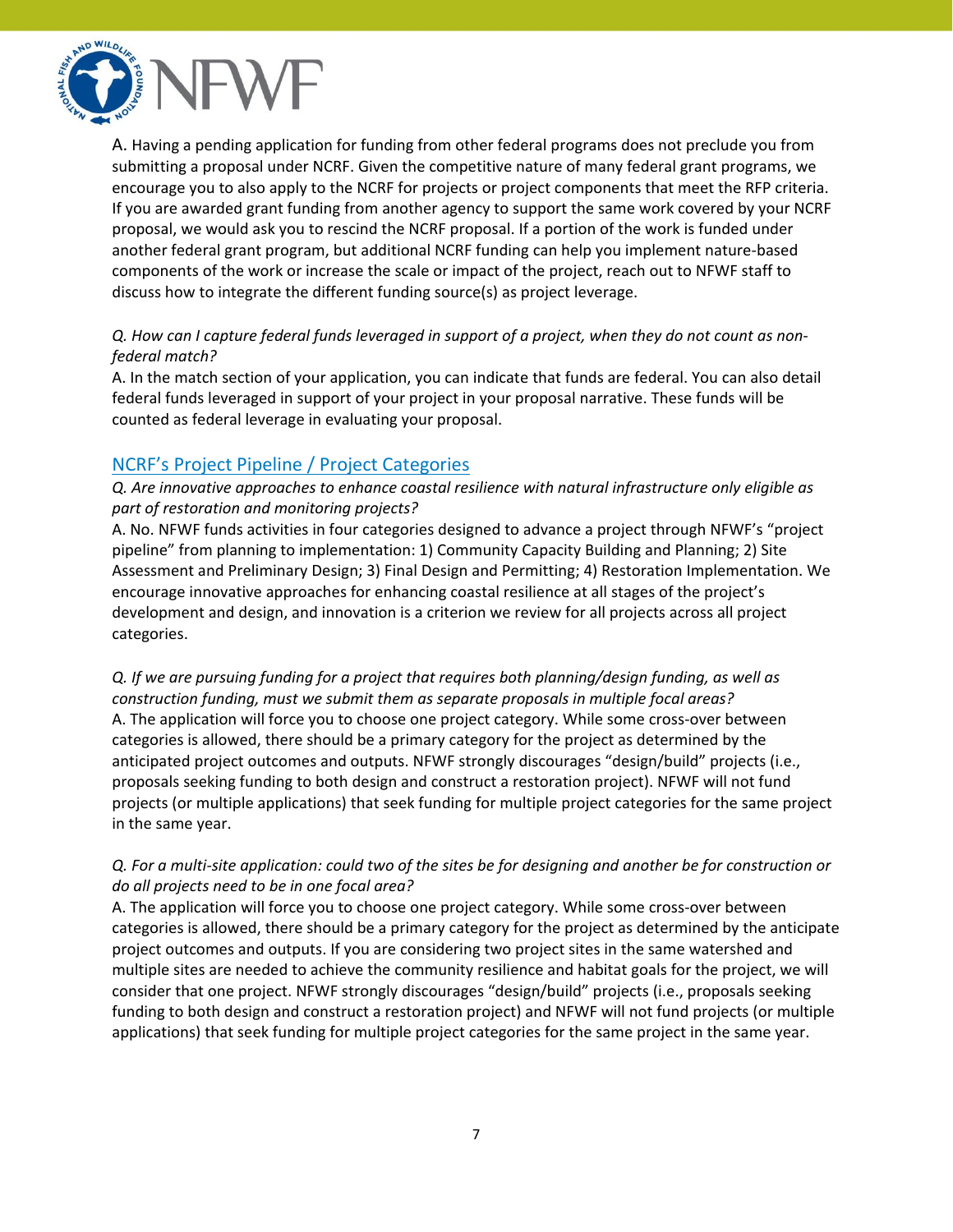

### *Q. Does a project need to have completed a planning stage before applying for later project categories (preliminary design, final design, or implementation)?*

A. No. You do not need go through the entire NCRF pipeline; you can propose a project at any stage of the project pipeline. However, as part of its evaluation criteria, reviewers consider whether the project is prioritized in applicable local, state, tribal/territorial or regional plans and applicants should describe the planning efforts that informed and prioritized the project in their proposal.

### *Q. Does each project category get a dedicated pot of funding? Do you have specific set aside amounts for certain project categories?*

A. No, there are no pre-determined number of projects or amount of funding we will dedicate to specific project categories or projects in each category.

### <span id="page-7-0"></span>Project Eligibility Questions

Q. Will pilot level projects be eligible if what their testing what can be applied to a larger scale? A. Yes, they are eligible, but their competitiveness may still be evaluated based on impact. We encourage applicants proposing 'pilot' or 'demonstration' projects to discuss in their proposal how they will ensure the transferability of the approach (i.e., how the impact of the project can be scaled by replicating the approach in other communities or throughout the state or region through other plans, programs, or policies).

#### *Q. Can you define what you consider large and small scale?*

A. This will vary by region and by threat type. The project should be designed at a sufficient scale to ensure that it will address the coastal resilience challenges identified in the proposal narrative, or at least significantly lessen risks from the coastal hazards identified. For example, a small pocket wetland in the middle of a town might double the available habitat for a rare bird or fish – but you will also need to describe how will it reduce flooding or mitigate other coastal hazards to show community resilience benefits. Proposals for smaller-scale or pilot projects can increase their competitiveness by demonstrating transferability (i.e., that the impact of the project can be scaled by replicating the approach throughout the region or state or in the same or other communities through other plans, programs, or policies).

### *Q. Would funds for a Watershed Management Plan or local comprehensive plan, etc. be eligible under the Project Site Assessment and Preliminary Design?*

A. Generally, No. NCRF funds specific project planning and design to support nature-based solutions for enhancing community and habitat resilience – not broader planning documents. However, if you are supporting planning and design for nature-based solutions that will contribute to a broader planning effort and that broader planning effort can ensure the transferability of the nature-based solutions that you are developing, the nature-based component of work can be support through NCRF. You should explain how the NCRF supported work will contribute to that broader planning effort and how other funding sources are being leveraged to complete the more comprehensive planning effort.

### *Q. Would research on innovative designs be appropriate for this grant?*

A. Research as part of a grant to test or learn about an innovative coastal resilience approach may be included. However, we do not fund stand-alone research projects through the NCRF. The purpose of the NCRF is to support advancement of planning and design efforts that can ultimately lead to implementation of restoration projects that enhance community resilience and habitats for fish and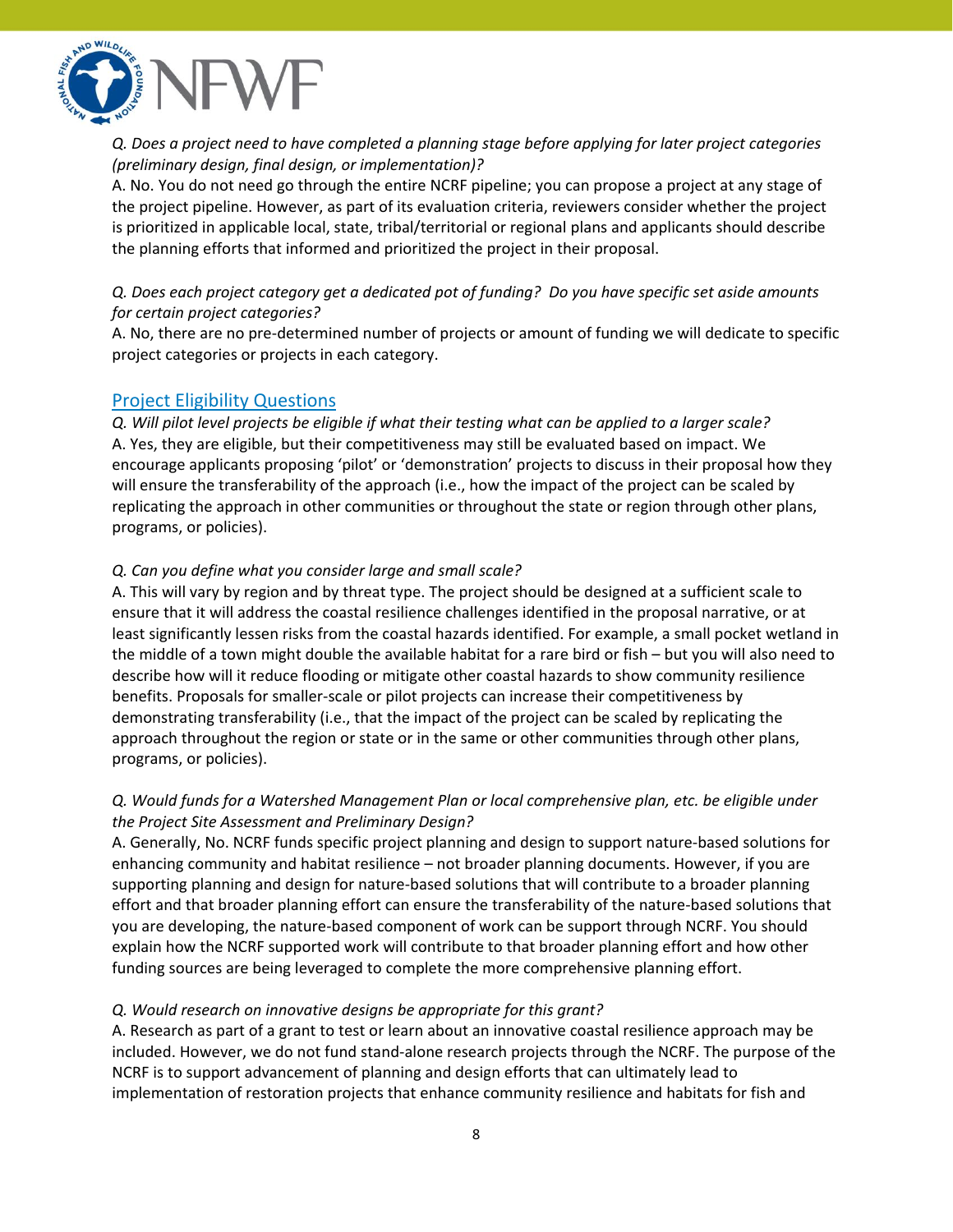

wildlife. While we fund monitoring and research that enables the planning and design of projects, standalone monitoring and research projects are not eligible.

### *Q. Will habitat assessment (area, boundaries, site suitability) be considered under Project Site(s) Assessment and Preliminary Design?*

A. It depends. The distinction is project planning. If a planning document prioritized a management action to address a coastal hazard for a general area and your proposal includes an assessment of the best place to site the project and determine the best scale or boundaries of the project to achieve the necessary resilience goals – then yes. If the purpose of the habitat assessment is for more general purposes or to inform other research or planning efforts unrelated to the development of specific coastal resilience project, then no.

### *Q. Will my project to do [wastewater collection systems and pump stations, artificial reefs, water quality improvements, dredging, hardened shoreline, seagrass restoration, large canal networks, living shorelines, aquaculture, etc.] be competitive?*

A. The NCRF is focused on supporting nature-based solutions that both enhance community resilience and improve habitat for fish and wildlife. The term nature-based solution is further defined at footnote 3 in the RFP. The types of projects that will be competitive will vary by region, as will the threats they are seeking to address. Please review the RFP carefully and if you feel your project meets the general requirements then we strongly recommend you complete a pre-proposal. Please also reach out to NFWF regional staff in your location, if you would like to discuss your specific project idea.

### *Q. Is a project that includes coastal habitat benefits, and community resiliency benefits, but not specifically "storm resiliency" benefits, eligible?*

A. Please review the RFP carefully. In general, the NCRF is focused on making investments to advance identified priorities for restoring and strengthening natural systems so they can protect or buffer coastal communities from the impacts of coastal hazards and enable them to recover more quickly, while also enhancing habitats for important fish and wildlife populations. The RFP contains more specific information about program priorities, how we define community resilience, and the types of coastal hazards that the NCRF is designed to help applicants address.

### *Q. Can you elaborate a bit more on community resilience benefits?*

A. Benefits may include, but are not limited to: reduced risk to key community assets (hospitals, power plants, evacuation routes, etc.), reduced risk to property, or other such benefits to communities and infrastructure. Desirable community benefits vary greatly depending upon the geographic context and applicants should consult any regional planning efforts that address coastal risks and resilience.

#### *Q. How important is stakeholder and community outreach and engagement?*

A. We are prioritizing projects that include robust community outreach and engagement. Support and buy-in from community leaders and affected landowners can be critical to a project's success. Projects may also provide an important opportunity to engage key stakeholders and improve, skills, knowledge or support for resilience efforts. We will prioritize projects that directly engage community stakeholders. Footnote 4 of the RFP provides more information about how we define "direct community engagement" and provides specific examples.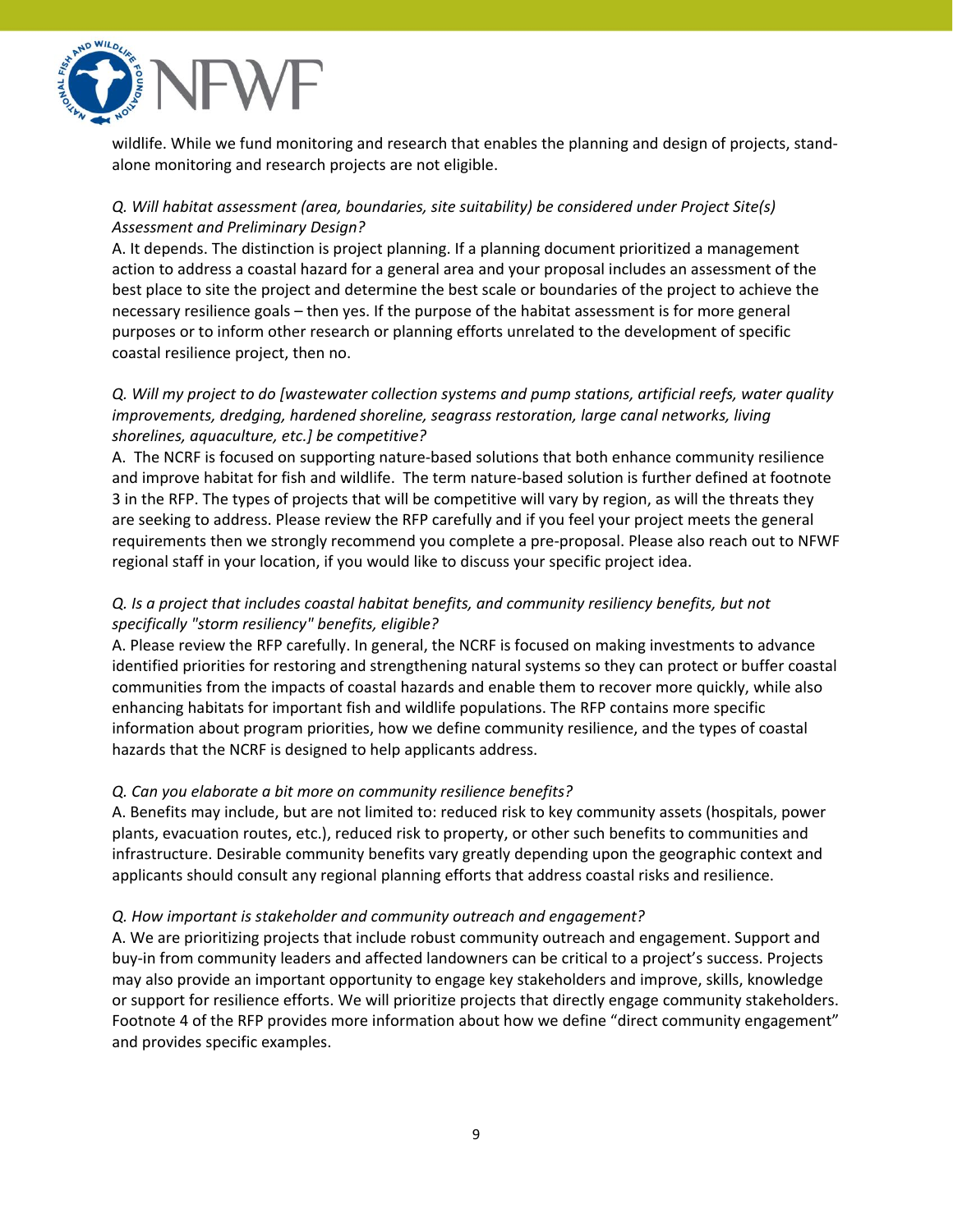

*Q. Would living shoreline feasibility studies be considered an eligible project for Project Site(s) Assessment and Preliminary Design? Such a study would be a necessary early step for further planning and design.*

A. Yes. The goal of this project category is to get a project ready for the next phase. All projects with a focus on nature-based solutions for enhancing community and habitat resilience can be considered in each project category.

#### *Q. Are oyster reefs considered aquaculture?*

A. Restoration of oyster reefs is an eligible project. Proposals should describe how the project will support production as well as providing community resilience and habitat benefits.

*Q. Is environmental review (under NEPA or state environmental quality acts) an eligible activity?* A. Yes, environmental review and permitting activities required to implement the project are fundable activities.

#### *Q. Does NFWF require that projects be installed on public land?*

A. No. Projects may be conducted on Federal, tribal, territorial, state or local government lands, or private lands where there is a demonstrated commitment from the landowner to support implementation of the project and long-term protection of the lands for conservation purposes. Projects that consider the larger landscape and involve multiple landowners and/or partners and jurisdictions, as appropriate, are encouraged. If projects on private land are invited to submit a full proposal, they may be required to submit a letter of support for the project from landowner(s)/managers.

### <span id="page-9-0"></span>Land Acquisitions

#### *Q. Is land acquisition a fundable activity under the NCRF?*

A. Potentially. Acquisition of land that is essential for implementing a larger-scale Restoration Implementation project and that is ineligible for other federal funding sources may be considered an eligible activity on a case-by-case basis.

#### *Q. Under what pipeline project category, will NFWF consider funding land acquisitions?*

A. Under the 2022 NCRF cycle, NFWF is considering projects that require funding for land acquisitions where the funding is essential for implementing a broader Restoration-Implementation project and no other funding sources are available to support acquisition. This is our first year of considering land acquisitions as part of NCRF fundable activities, so we anticipate we will see some acquisition projects at the Final Design and Permitting stage as well as the Restoration-Implementation stage. We anticipate that the most competitive projects will seek land acquisition funding as part of a broader Restoration-Implementation project, but will consider projects in both stages. Applicants seeking funding for land acquisitions are required to complete a separate upload describing that status of the real estate transaction, how land acquisition will support a broader Restoration-Implementation project, and why other sources of funding are not available to support acquisition.

### *Q. Will the conservation value of the land be considered as part of NFWF's evaluation of proposals seeking funding for land acquisition?*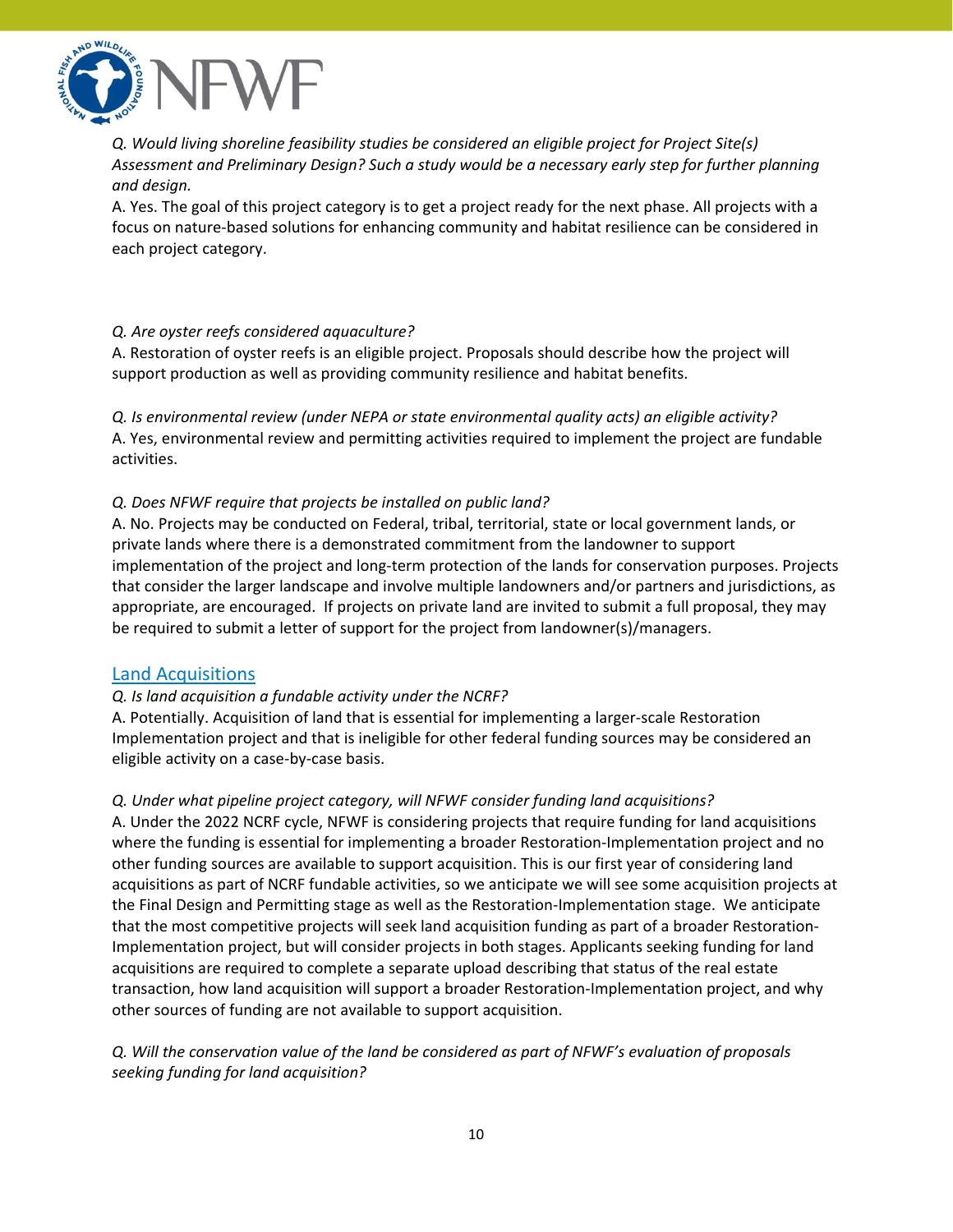

A. Funds for land acquisitions through the NCRF will be evaluated on a case-by-case basis based upon the need to acquire the land to support a broader Restoration-Implementation project and the availability of other funding sources to support acquisition. The project proposal, including the funding sought for land acquisition, will be evaluated based upon the community resilience and habitat benefits that can be delivered and the overall cost effectiveness of the proposed approach, among the other evaluation criteria detailed in the RFP.

#### *Q. What pre-transaction documentation is required to request funding for land acquisition?*

A. At the pre-proposal stage, you are not required to upload any pre-transaction real estate documents. However, applicants seeking funding for land acquisition must complete the separate acquisition upload as part of their application. If invited for full proposal, we will encourage applicants seeking funding for land acquisition to upload all available pre-transaction real estate documentation, including appraisals, recent surveys, environmental assessments, management plans, any proposed conservation easement language, closing documents, title insurance, escrow instructions etc. For additional guidance on NFWF policies related to land acquisitions, see: <https://www.nfwf.org/land-acquisitioneasement-guidance.>

## <span id="page-10-0"></span>Evaluation Criteria

#### *Q. What does NFWF mean by "transferability" in the NCRF RFP priorities?*

A. Through the NCRF, NFWF prioritizes projects that include transferrable approaches, which means that the applicant has included activities in the scope of work designed to ensure that the approaches implemented can be scaled for broader impact by replicating the approach in the same or other communities or throughout the state or region and/or through integration into other government plans, programs, or policies.

#### *Q. What does NFWF mean by "sustainability" in the NCRF RFP priorities?*

A. Through the NCRF, NFWF prioritizes projects that account for future climate risks in the project design to ensure that the project approach will be durable and continue to provide community resilience and fish and wildlife benefits in the face of changing environmental conditions, such a rising sea levels. Applicants should describe how they will account for future climate risks in the development, design, implementation, and long-term maintenance or adaptive management of the project, as appropriate.

#### *Q. Will the number of acres/miles restored be factored into the scoring criteria for the NCRF?*

A. Larger scale, more comprehensive projects that are designed for the greatest community resilience and habitat benefit are likely to be more competitive. However, proposals for smaller-scale or pilot projects can increase their competitiveness by demonstrating transferability (i.e., that the impact of the project can be scaled by replicating the approach in the same or other communities or throughout the state or region through other plans, programs, or policies).

#### *Q. Is benefit-cost analysis required for NCRF projects?*

A. No. However, we do ask applicants to specifically describe the anticipated community resilience and habitat benefits that will be delivered by the projects and reviewers consider the project's cost effectiveness among other factors.

### *Q. How is "underserved community" defined in the NCRF RFP?*

A. Underserved communities are defined as communities that according to demographic information are above the national average in factors, such as poverty rates, which contribute to a community's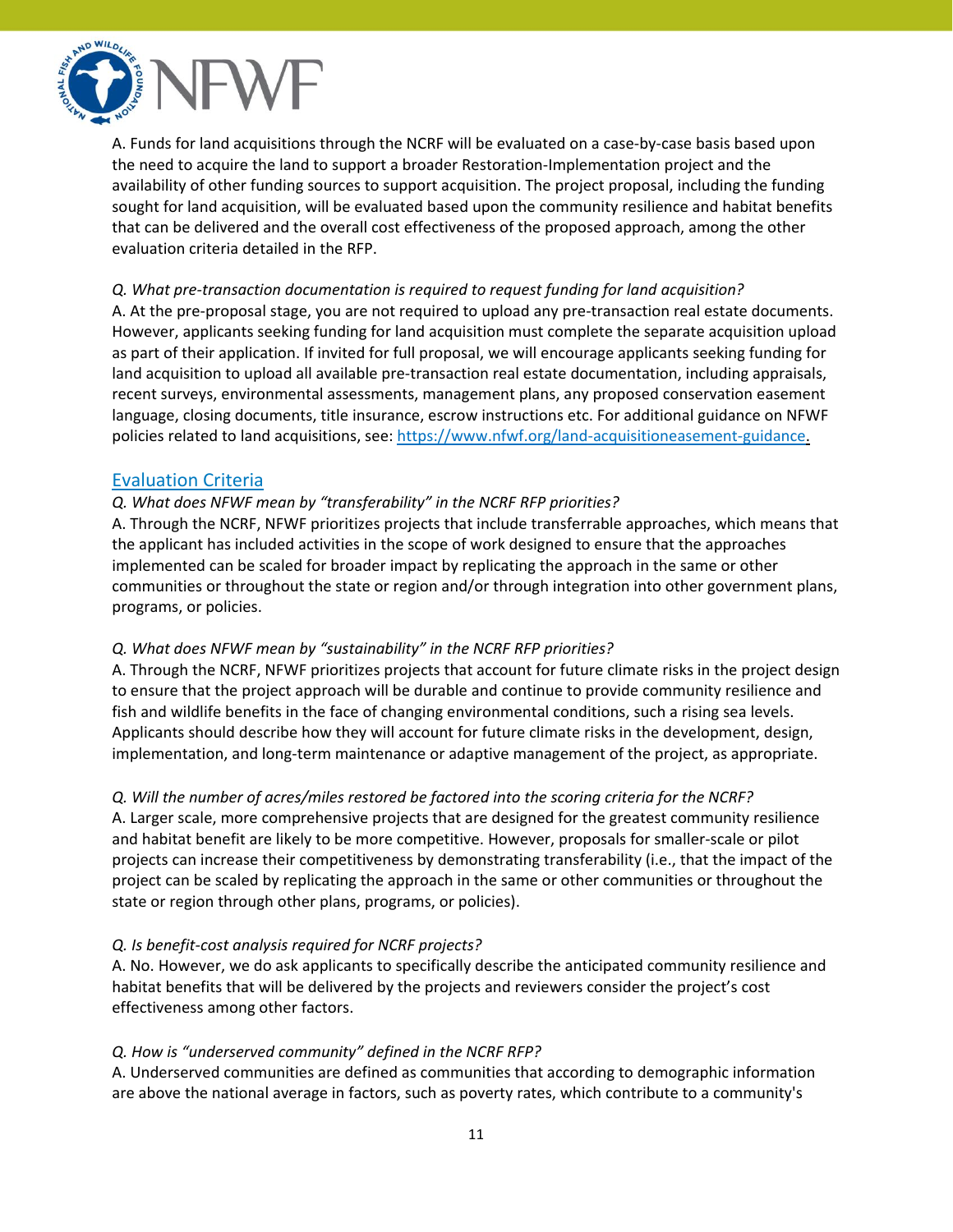

vulnerability to impacts from coastal hazards. Applicants should include specific demographic information about the community or communities that will benefit from the project, such as age, race, ethnicity, poverty rates, or other factors that make a community disproportionately vulnerable to coastal hazards. Demographic information can be found using the U.S. Census or from tools such as CREST, EJScreen, or the Social Vulnerability Index.

# <span id="page-11-0"></span>Letters of Support

#### *Q. Are letters of support required at the pre-proposal stage?*

A. No. However, if invited to submit a full proposal, applicants are encouraged to include letters of support and commitment from partners, collaborators and other stakeholders key to the successful completion of the project to demonstrate that implementation of the project is feasible and a community priority.

### <span id="page-11-1"></span>**Metrics**

*Q. Does NFWF already have a standardized set of monitoring metrics to capture benefits of community protection and habitat?*

A. Metrics for Restoration and Monitoring projects continue to be developed for this program. Please use the metrics listed in the RFP, the NCRF's Resilience [Monitoring](https://www.nfwf.org/sites/default/files/2022-02/NCRF%20Monitoring%20Metrics%20and%20Protocols.pdf) Metrics and Protocols, and we may share other metrics with projects invited to submit a full proposal under the Restoration-Implementation project category. If you have metrics you feel would be helpful or important to monitor to demonstrate the success of the project or specific outcomes, please add them to the metrics section of your narrative.

#### *Q. How can an additional tracking metric be added to the drop down menu?*

A. We are not accepting additional program level metrics at this time – please add any further metrics you feel are important to the metrics section of your narrative. If you think an applicable metric has not been provided, please contact NFWF staff listed in the RFP to discuss acceptable alternatives.

### *Q. What are metrics for different project categories (e.g., Project Site(s) Assessment and Preliminary Design)?*

A. Please see the metrics section in the RFP – metrics for each project category are listed under the section labeled for the project category. For metrics specific to a project category see the individual sections in the table for the category that applies to your project. For example, metrics specific to "Site Assessment and Preliminary Design" projects are included in the table under that header. If applicable, projects may also use metrics provided under the first heading for "All Project Categories - Community Benefit and Outreach".

#### Q. There is no metric for living shorelines. Will this restoration type be competitive? Should we list the *acres of marsh/dune that are protected by the living shoreline?*

A. Yes, use the metrics that are provided to characterize the habitat protected or enhance by the living shoreline (e.g., saltmarsh), if possible. Competitiveness will vary by region for these types of projects.

### <span id="page-11-2"></span>Permitting

*Q. For restoration implementation projects, must permits be in hand?*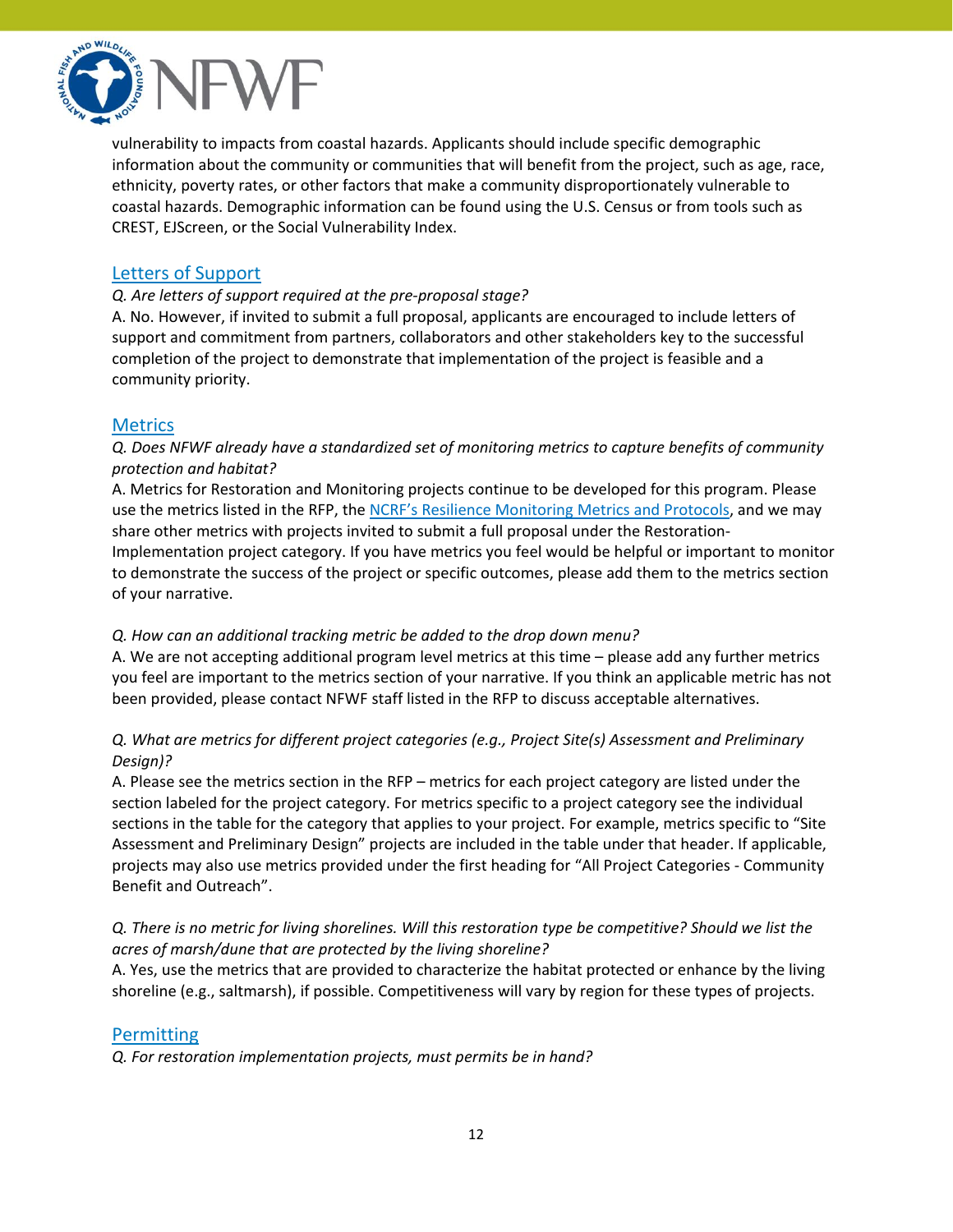

A. For the Restoration-Implementation project category, we are looking to fund 'restoration ready' projects that are ready to start in 2023. Projects that have permits in hand may be more competitive, and it is expected that most viable projects will be well into the permitting process by the proposal due date. Given the 4-year timeline to spend grant funding, it is expected that projects will be able to receive all permits and start construction within 6 months of the start date for the project's period of performance.

# <span id="page-12-0"></span>Proposal Narrative Template

*Q. Can a pre-proposal narrative include URL links, for example to a local resilience plan, to show prioritization without taking too much pre-proposal space?*

A. Yes. The pre-proposal narrative template is a word document that you will complete describing your resilience challenges and project idea for addressing those challenges. You can include hyperlinks to plans or other documents that support your narrative, but the proposal should be standalone. NFWF does not require reviewers to review beyond the standard application materials including clicking on hyperlinked information.

### <span id="page-12-1"></span>Budgets/Procurement

*Q. Can grant funds be used for administration/project management?*

*A.* Yes. Your project budget should include all costs to carry out the project including personnel costs for fiscal and programmatic management and reporting.

#### *Q. What are NFWF's procurement guidelines and procedures?*

A. As indicated in the NCRF RFP, this program awards federal assistance funds subject to the requirements of OMB Uniform Guidance, which you can access [here](https://www.grants.gov/web/grants/learn-grants/grant-policies/omb-uniform-guidance-2014.html)

[\(https://www.grants.gov/web/grants/learn-grants/grant-policies/omb-uniform-guidance-2014.html\)](https://www.grants.gov/web/grants/learn-grants/grant-policies/omb-uniform-guidance-2014.html). As such, recipients must maintain and follow a documented procurement process that aligns with the Procurement Standards of the Uniform Guidance, and must maintain sufficient supporting documentation. Please note, NFWF does not approve the solicitation and/or selection of contractors.

## Q. How detailed do the cost estimates need to be for the project? Can you change the total budget *amount if invited to full proposal?*

A. At the pre-proposal stage, applicants only need to submit an estimate of the requested amount for the project. If invited to full proposal, a detailed budget will be required as part of your submission. You can access the detailed budget and narrative guide [here](https://www.nfwf.org/sites/default/files/2020-07/nfwf-detailed-budget-narrative-guide.pdf) [\(https://www.nfwf.org/sites/default/files/2020-](https://www.nfwf.org/sites/default/files/2020-07/nfwf-detailed-budget-narrative-guide.pdf) [07/nfwf-detailed-budget-narrative-guide.pdf\)](https://www.nfwf.org/sites/default/files/2020-07/nfwf-detailed-budget-narrative-guide.pdf), to get a sense of what will be required at the full proposal stage. Your budget submitted as part of your full proposal can change from the requested amount in your pre-proposal, however significant increased costs or decreased match will be considered in the evaluation of the cost-effectiveness of your proposal during review at the full proposal stage.

# <span id="page-12-2"></span>EasyGrants & Uploads

*Q. Can the photo uploads be as a pdf with captions, descriptions?*

A. No. We request photos so that we have high quality visuals that we can use to communicate about your grant if you are awarded funds.

*Q. If we didn't have to undergo an A-133/Single Audit, do we upload a statement to that effect?*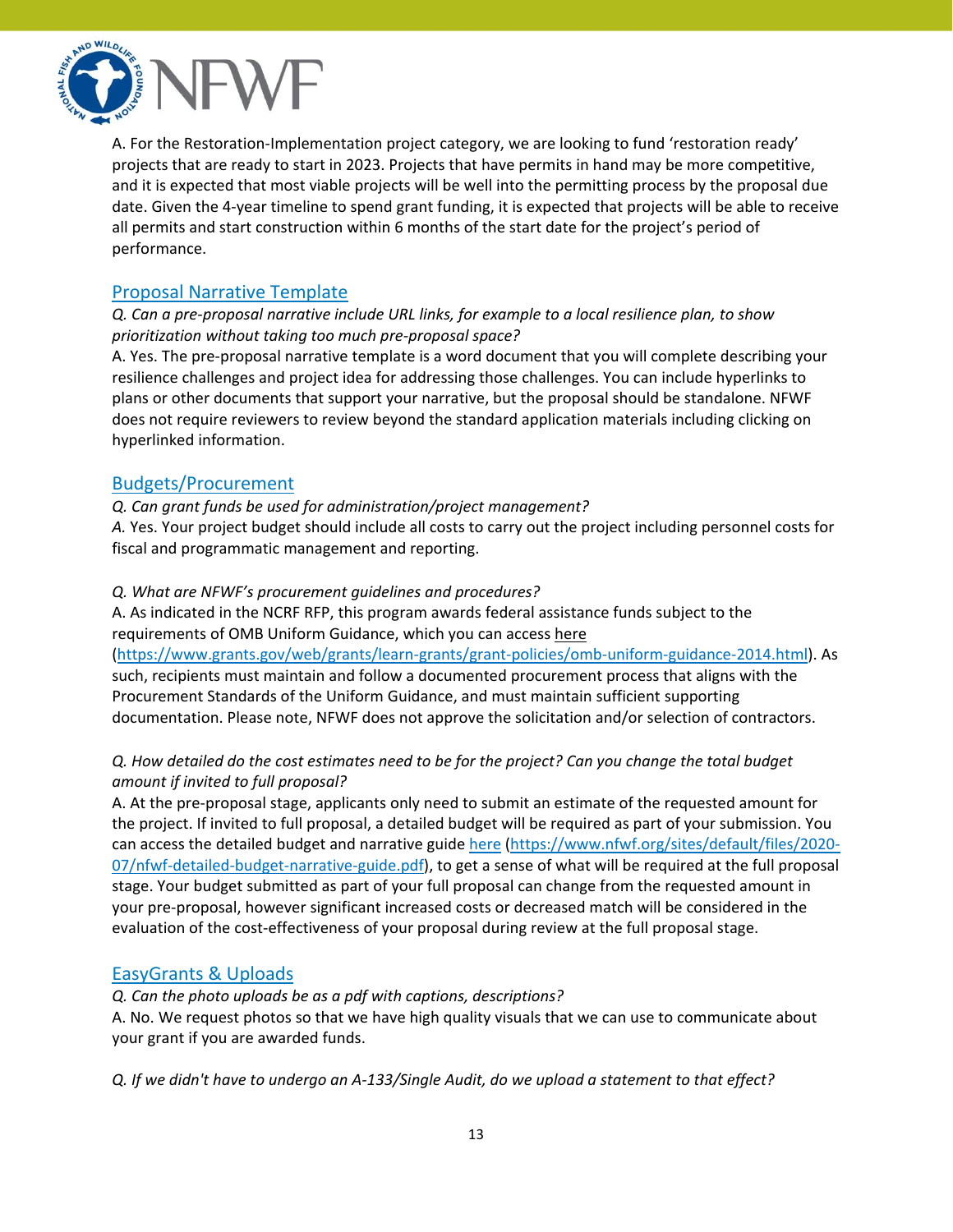

A. Depending on your organization type, you may not find this document as a requirement in your uploads section. If it is not listed and/or does not apply, it should not validate as needed. However, if it prevents you from submitting then yes, upload a document stating it is not needed and why in 1 to 2 sentences.

#### *Q. Is there a way to print a preview of the application questions?*

A. Yes, there is a great deal of information on the application, indirect costs, etc. that can be found at [http://www.nfwf.org/whatwedo/grants/applicants/Pages/home.aspx.](http://www.nfwf.org/whatwedo/grants/applicants/Pages/home.aspx) One of these links will give you a list of all application 'fields' so you can print

[http://www.nfwf.org/whatwedo/grants/applicants/Pages/pre-proposal-summary.aspx.](http://www.nfwf.org/whatwedo/grants/applicants/Pages/pre-proposal-summary.aspx) You will need to go to the Uploads Section to print out the narrative templates that are specific to this program.

### *Q. How is the project description different from the abstract?*

A. A description is a two-sentence overview. The abstract is more detailed. Please reference the tip sheet [\(https://www.nfwf.org/sites/default/files/2022-03/2022-NCRF-Tip-Sheet-Pre-Proposal-to-Full-](https://www.nfwf.org/sites/default/files/2022-03/2022-NCRF-Tip-Sheet-Pre-Proposal-to-Full-Proposal.pdf)[Proposal.pdf](https://www.nfwf.org/sites/default/files/2022-03/2022-NCRF-Tip-Sheet-Pre-Proposal-to-Full-Proposal.pdf) ) for specific instructions on completing these sections.

### *Q. Who should be the main point of contact for the proposal/project in Easygrants, particularly where a project has multiple partners?*

The organization that will be managing the project should be the one submitting the application. Only one person can be on the application to submit, so you will need to work within your group to determine who is the best person to be the primary point of contact. If your organization is awarded a grant, you will be able to have multiple contacts listed for the project in Easygrants, including finance staff managing the award and grant reporting.

### Q. If a group of organizations is submitting a proposal as part of a consortium, how do we complete the *Applicant Demographic Form?*

A. Demographics should be provided for the lead applicant within the Applicant Demographic Form. You can describe the demographics of the partners involved in the project in the proposal narrative.

### Q. Does the person that goes through the eligibility questions have to be the same person that submits *the pre-proposal?*

A. Yes, it is recommended that one point of contact be selected to submit the pre-proposal. This person should answer the applicant eligibility questions and complete all tasks needed to submit the preproposal.

### <span id="page-13-0"></span>Field Liaisons – Throwe Environmental

#### *Q. Can you explain role related to Throwe Environmental?*

A. Throwe Environmental is a NFWF contractor that provides technical assistance to applicants for the National Coastal Resilience Fund. You can reach out to them if you would like to receive technical assistance to help you develop your project idea(s). You can schedule a time to meet with them by reaching out to Taylor Throwe at [taylor@throwe-environmental.com](mailto:taylor@throwe-environmental.com)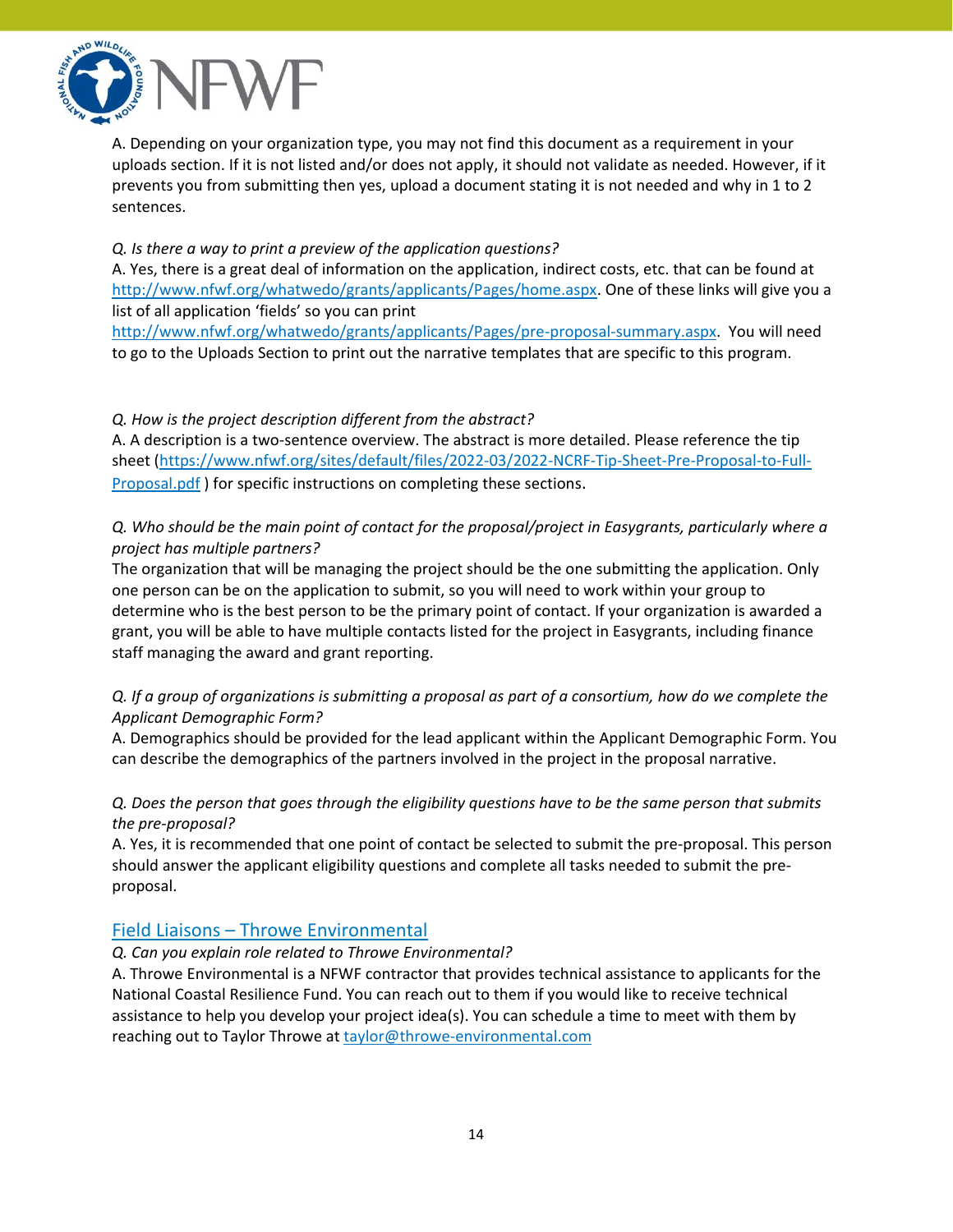

## <span id="page-14-0"></span>**Partners**

*Q. Can you please provide more information on the listed corporate and private partners' involvement in the program?*

A. The RFP acknowledges funding partners in the overview section and on our website; however, additional corporate and private partners contributions may be added at a later date. In addition, some funders may choose to remain anonymous and would not be acknowledged in the RFP or on the NFWF website. Corporate and private partners acknowledged in the RFP are contributing project funding support under this year's NCRF funding cycle. Partners acknowledged on the NCRF webpage have contributed project funding support under this year's or previous NCRF funding cycles.

#### *Q. What will NOAA's role be in the program moving forward?*

A. NOAA administers and provides oversight for a significant amount of funds for this program which drives many of the federal requirements for sub awardees. NOAA staff are also consulted on program priorities and goals for the development of the fund, the annual call for proposal, and in proposal review (in addition to other reviewers).

## <span id="page-14-1"></span>ECRF Applicants

#### *Q. I have a pending ECRF proposal before NFWF, can I apply to the NCRF as well.*

A. Having a pending application under ECRF does not preclude you from submitting a proposal under NCRF and given the competitive nature of both programs we encourage you to do so. If the proposal being submitted under NCRF is for the same work covered by the ECRF proposal, we would ask you to rescind the NCRF proposal if funded under ECRF.

### *Q. What is the difference between the NCRF and the ECRF?*

A. These programs are similar in terms of their goals of promoting nature-based solutions for enhancing coastal resilience, however NCRF has a larger geographic footprint where it can fund projects. Whereas NCRF can fund in all coastal areas of U.S. coastal states, including the Great Lakes states, and U.S. territories and tribal lands, the 2021 ECRF is restricted to only being able to fund projects in those coastal areas receiving federal Major Disaster Declarations as a result of hurricanes or wildfires in 2020 or 2021. NCRF is also an annual competition, whereas ECRF is only

### <span id="page-14-2"></span>DOD-REPI Partnership

### *Q. Do DoD installations and partners need to have an existing REPI project or be a REPI Challenge applicant to apply to the National Coastal Resilience Fund?*

A. No. Applicants do not need to have an existing REPI project or recent REPI Challenge application to apply. DoD encourages both existing and new coastal resilience projects to explore and apply for National Coastal Resilience Fund consideration.

### *Q. Do National Coastal Resilience Fund projects that receive REPI funding need to support a military mission?*

A. Yes. NFWF National Coastal Resilience Fund projects that receive REPI funding must support the military mission at a local DoD installation or range. To learn more about how existing REPI projects are protecting military missions, visit the REPI website.